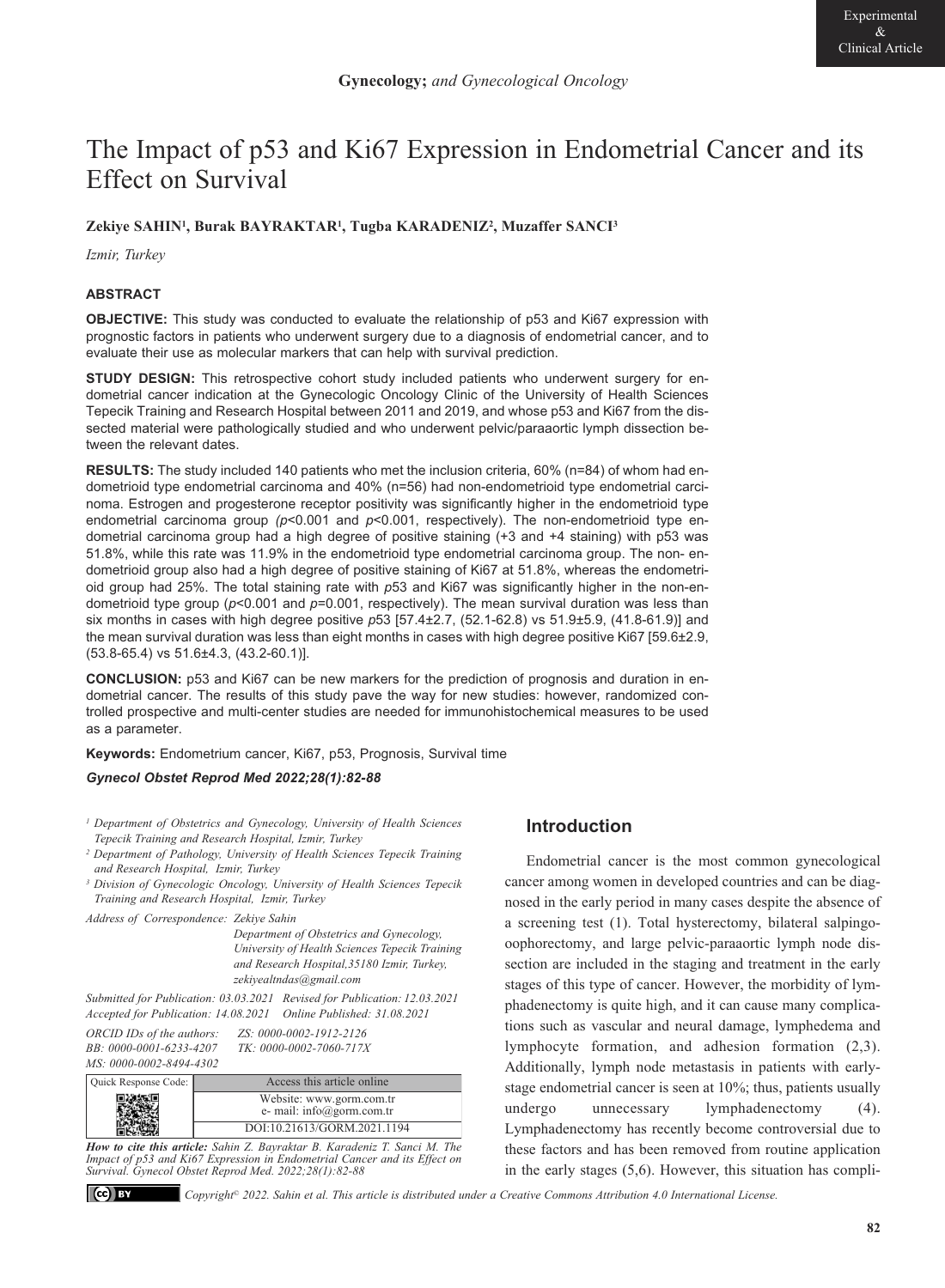cated prognosis prediction and the need for adjuvant chemotherapy because lymph node involvement is the most important factor in staging, while staging is the most important factor in prognosis and the need for adjuvant chemotherapy. All these developments have prompted researchers to look for new factors that direct the treatment and predict the prognosis. Two of the most recently discussed prognostic factors in endometrial cancer are p53 and Ki67.

TP53, a tumor-suppressing gene enabling the cell cycle to proceed and regulating cellular aging and apoptosis, mutates the most in human cancers, with mutations in the p53 protein existing in more than 50% of all cancers (7). Ki67 is a nuclear non-histone protein expressed during cellular division, thus indicating proliferation, and whose presence has been found to reflect bad prognoses in various tumors (8). This study was conducted to evaluate the relationship of p53 and Ki67 expression with prognostic factors in patients who underwent surgery due to a diagnosis of endometrial cancer and to evaluate their use as molecular markers that can help with survival prediction. As far as is known by the authors, this study has the largest sample size among studies on this subject in Turkey.

# **Material and Method**

# *Study design*

This retrospective cohort study included patients who underwent surgery for endometrial cancer at the Gynecologic Oncology Clinic of the University of Health Sciences Tepecik Training and Research Hospital between 2011 and 2019, whose p53 and Ki67 from extracted surgical material were pathologically studied, and who underwent pelvic/paraaortic lymph dissection between the relevant dates. Patient information and data were obtained from the hospital information management system (HIMS) and the patients' medical records. Patients whose post-operative follow-ups were conducted in external centers and those whose information could not be accessed and/or were missing from the records were excluded from the study. Power analysis was performed with Gpower to determine the sample size, and the minimum number of patients required for each group was calculated as 42.

Surgical staging of the cases was evaluated based on FIGO 2009 classification (9). Histological typing of the cases was made based on the WHO 2014 classification (10). The Bokhman classification was used to group the cases and the cases were classified into two groups as type 1 (endometrioid) and type 2 (non-endometrioid) (11).

#### *Immunohistochemical evaluation*

The entire section was scanned at  $\times$ 4,  $\times$ 10,  $\times$ 20,  $\times$ 40 magnification of light microscope (Olympus Bx51) for each antibody in each case while evaluating the immunohistochemical staining. The ratio of nuclear positive-stained cells was calculated by counting 1000 cells in the tumor tissue at  $\times$ 40 magnification in the areas with the most intense staining. The appropriate scoring was made for each antibody.

The quantitative grading system was used for p53 and Ki67 and the staining rates of the cells were investigated under five categories:

-: <5% cell staining +: <25% cell staining ++: between 25% and 50% cell staining +++: between 50% and 75% cell staining  $++++$ :  $>75\%$  cell staining

Additionally, material stained at the +3 and +4 levels with p53 was grouped as highly positive.

The study was approved by the University of Health Sciences Tepecik Training and Research Hospital Local Ethics Committee (approval number: 2019/17-11 date 28.11.2019). The research was conducted in accordance with the 1964 Helsinki Declaration. Informed consent is not required as it is a retrospective study.

#### *Statistical analysis*

Statistical Package for the Social Sciences 22.0 software program (IBM Corporation, Armonk, New York, US) was used for statistics. The normality distribution of the variables was made according to Kolmogorov-Smirnov (n>30), Shapiro-Wilk (n<30) tests, and Student T-test for parametric variables; Mann-Whitney U test was used for non-parametric variables. The chi-square test was used for categorical variables between groups. A 95% significance level (or  $\alpha$ =0.05 margin of error) was used to determine the differences in the analyses, results with p<0.05 were considered significant. In our study, survival time analysis was calculated by Kaplan-Meier and Log-Rank methods.

#### **Results**

Of the 140 patients included in the study, 60% (n=84) had endometrioid type endometrial carcinoma while 40% (n=56) had non-endometrioid type endometrial carcinoma. The demographic and medical characteristics of the patients are presented in table I. Accordingly, there was no significant difference between the groups in terms of age, parity, and body mass index (BMI). While the presence of hypertension was similar between the groups, the prevalence of diabetes was significantly higher in the endometrioid type endometrial carcinoma group (*p*=0.031) (Table I).

The clinical and histopathological features of the cases are presented in table II. While most of the cases were at stage 1 in terms of surgical stage, grade 2 and grade 3 were more common in terms of the grade of the tumor. The cases with deep myometrial invasion and lymphovascular invasion constituted the majority. The tumor size was larger than 4 cm in most cases. Considering the peritoneal cytology taken, most were benign (Table II).

The immunohistochemical characteristics of the cases are presented in table III. Accordingly, estrogen and progesterone receptor positivity was significantly higher in the endometri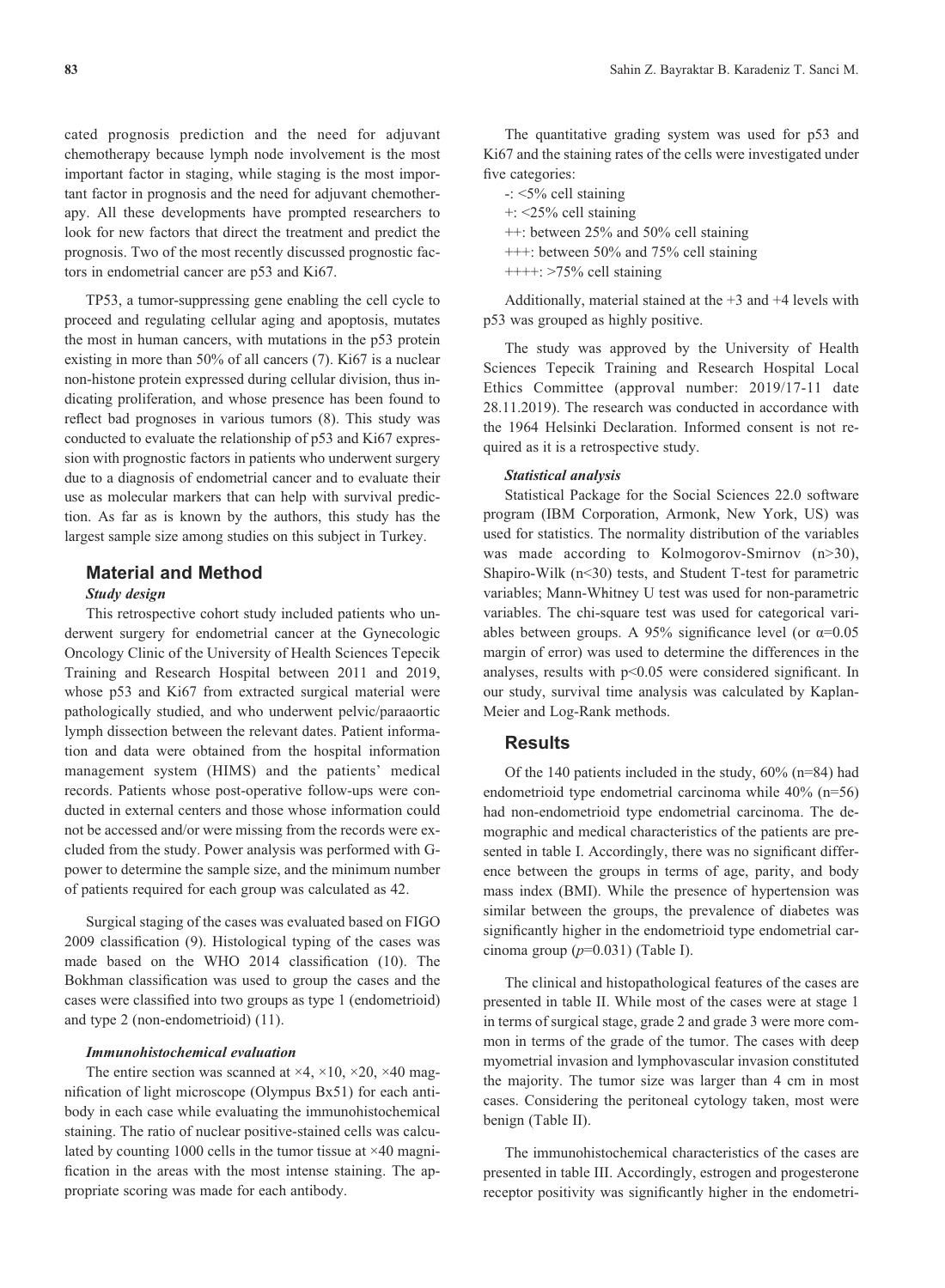oid type endometrial carcinoma group (*p*<0.001 and *p*<0.001, respectively). In intergroup comparisons, 50% of the cases with endometrioid type endometrial carcinoma had stained in terms of p53, while 84% of the cases with non-endometrioid type had stained. Of the non-endometrioid type group, 51.8% had high degree positive staining  $(+3 \text{ and } +4 \text{ staining})$  with p53, while this rate was 11.9% in the endometrioid type group. In the comparison of K167 staining, high degree positive staining was 51.8% in the non-endometrioid type endometrial carcinoma group and 25% in the endometrioid type group. The total staining rate with p53 and Ki67 was significantly higher in the non-endometrioid type group  $(p<0.001$ and *p*=0.001, respectively) (Table III).

The relationship between p53 and clinical and histopathological parameters is given in Table IV. Accordingly, advanced grade (grade 3) was observed at a high rate in the group with high degree positive staining (*p*<0.001) while there was no significant difference between the groups in terms of the surgical stage. Additionally, there were no differences between the groups in terms of myometrial invasion, lymphovascular invasion, lymph node metastasis, and tumor size (Table IV).

The relationship between Ki67 and clinical and histopathological parameters is given in Table V. Accordingly, advanced surgical stage (stage 4) and advanced grade (grade 3) was observed at a high rate in the group with a high degree of positive

*Table I: Demographic and medical characteristics of women involved in the study*

|                                       | Endometrioid n=84 | Non-endometrioid n=56 | p     |
|---------------------------------------|-------------------|-----------------------|-------|
| Age (year) (mean±SD)                  | $60+9$            | $62 + 10$             | 0.090 |
| Parity $(n, %)$                       |                   |                       | 0.874 |
| Nulliparous                           | 4(4.8)            | 3(5.4)                |       |
| Multiparous                           | 80 (95.2)         | 53 (94.6)             |       |
| BMI at during diagnosis (kg/m2) (n,%) |                   |                       | 0.319 |
| $\leq 30$                             | 29 (34.5)         | 24 (42.9)             |       |
| >30                                   | 55 (65.5)         | 32(57.1)              |       |
| Presence of hypertension (n,%)        | 37(44)            | 26 (46.4)             | 0.781 |
| Presence of DM (n,%)                  | 36(42.9)          | 14 (25)               | 0.031 |

*BMI: Body mass index, DM: Diabetes mellitus* 

| Table II: Clinical and histopathological features of women participating in the study |  |
|---------------------------------------------------------------------------------------|--|
|---------------------------------------------------------------------------------------|--|

| <b>Clinical and histopathological findings</b> |                                   | n (%)      |
|------------------------------------------------|-----------------------------------|------------|
| <b>Surgical Stage</b>                          | Stage 1                           | 77 (55)    |
|                                                | Stage 2                           | 21(15)     |
|                                                | Stage 3                           | 32(22.9)   |
|                                                | Stage 4                           | 10(7.1)    |
| Grade                                          | Grade 1                           | 21(15)     |
|                                                | Grade 2                           | 55 (39.3)  |
|                                                | Grade 3                           | 64 (45.7)  |
| Myometrial Invasion                            | No                                | 3(2.1)     |
|                                                | $<\frac{9}{6}50$                  | 46 (32.9)  |
|                                                | ≥%50                              | 91 (65)    |
| Lymphovascular Invasion                        | <b>No</b>                         | 49 (35)    |
|                                                | Yes                               | 91 (65)    |
| Lymph Node Metastasis                          | No                                | 101(72.1)  |
|                                                | Pelvic involvement                | 17(12.1)   |
|                                                | Paraaortic involvement            | 9(6.4)     |
|                                                | Pelvic and paraaortic involvement | 13(9.3)    |
| <b>Tumor Size</b>                              | $\leq 4$ cm                       | 51(36.4)   |
|                                                | $>4$ cm                           | 89 (63.6)  |
| Peritoneal Cytology                            | Benign                            | 104 (74.3) |
|                                                | Malignant                         | 6(4.3)     |
|                                                | Non-diagnostic                    | 9(6.4)     |
|                                                | Unspecified                       | 21(15)     |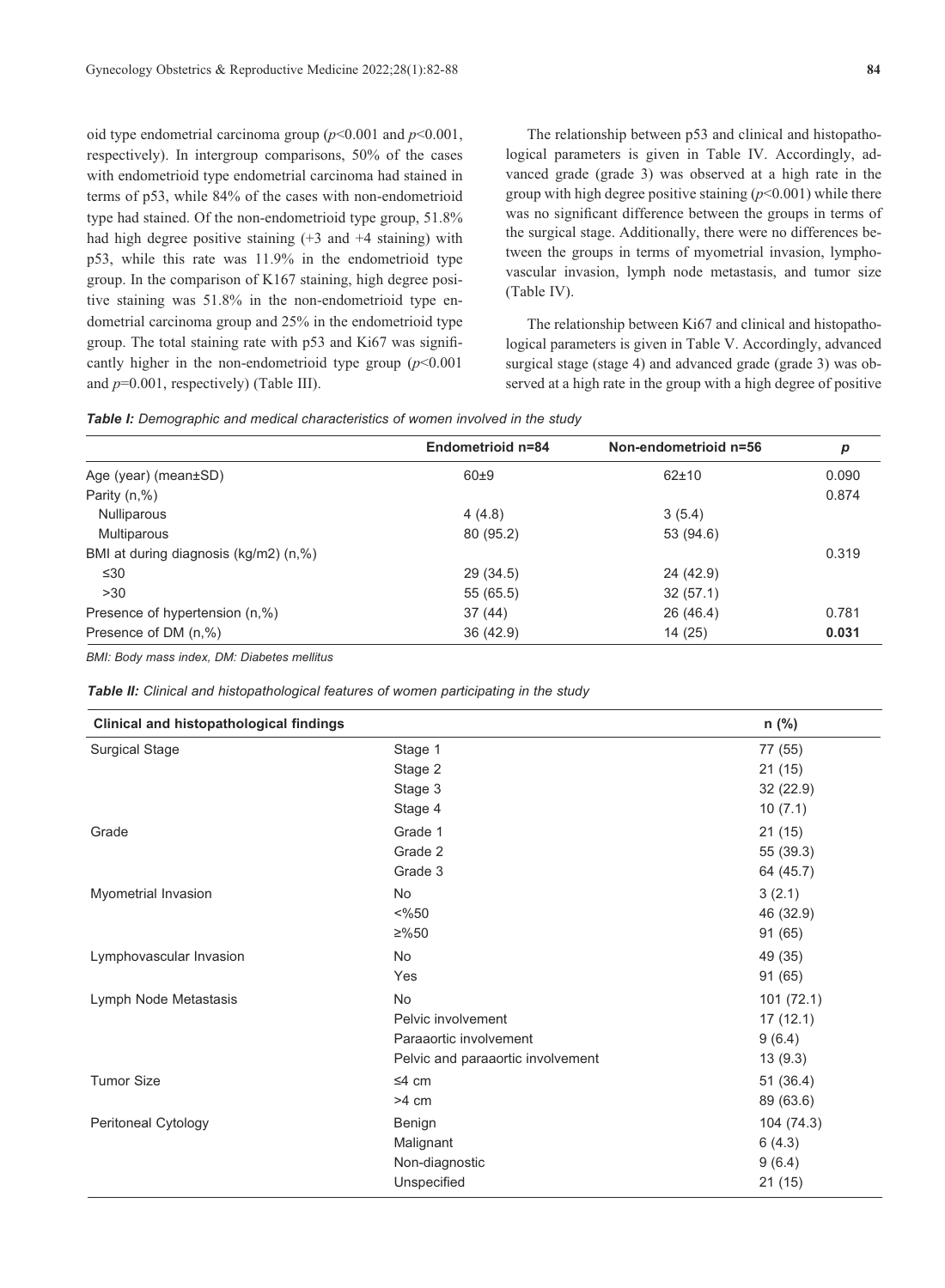|                 |            | Endometrioid Non-endometrioid | $\boldsymbol{p}$ | <i>fogical parameters</i> |                     |                  |         |
|-----------------|------------|-------------------------------|------------------|---------------------------|---------------------|------------------|---------|
|                 | $n=84$ (%) | $n=56$ (%)                    |                  |                           | <b>Endometrioid</b> | Non-endometrioid |         |
|                 |            |                               |                  |                           | $n=84$ (%)          | $n=56$ (%)       | p       |
| ER (n, %)       |            |                               | < 0.001          | ER (n, %)                 |                     |                  | < 0.001 |
| <b>Positive</b> | 71 (84.5)  | 28 (50)                       |                  |                           |                     |                  |         |
| <b>Negative</b> | 13(15.5)   | 28 (50)                       |                  | <b>Positive</b>           | 71 (84.5)           | 28 (50)          |         |
| PR (n, %)       |            |                               | < 0.001          | <b>Negative</b>           | 13(15.5)            | 28 (50)          |         |
| <b>Positive</b> | 75 (89.3)  | 27 (48.2)                     |                  | PR (n, %)                 |                     |                  | < 0.001 |
| <b>Negative</b> | 9(10.7)    | 29 (51.8)                     |                  | <b>Positive</b>           | 75 (89.3)           | 27 (48.2)        |         |
|                 |            |                               |                  | <b>Negative</b>           | 9(10.7)             | 29 (51.8)        |         |
| p53 (n, %)      |            |                               |                  | p53 (n, %)                |                     |                  |         |
| $(-)$           | 42 (50)    | 9(16.1)                       | < 0.001          | $(-)$                     | 42 (50)             | 9(16.1)          | < 0.001 |
| $^{(+)}$        | 23 (27.4)  | 8(14.3)                       |                  | $(+)$                     | 23 (27.4)           | 8(14.3)          |         |
| $(++)$          | 9(10.7)    | 10 (17.9)                     |                  | $(++)$                    | 9(10.7)             | 10(17.9)         |         |
| $(+++)$         | 4(4.8)     | 9(16.1)                       |                  | $(+++)$                   | 4(4.8)              | 9(16.1)          |         |
| $(++++)$        | 6(7.1)     | 20(35.7)                      |                  | $(+ + + +)$               | 6(7.1)              | 20 (35.7)        |         |
| Ki67 (n, %)     |            |                               | 0.001            | Ki67 (n, %)               |                     |                  | 0.001   |
| $(-)$           | 11(13.1)   | 2(3.6)                        |                  | $(-)$                     | 11(13.1)            | 2(3.6)           |         |
| $^{(+)}$        | 34 (40.5)  | 9(16.1)                       |                  | $^{(+)}$                  | 34 (40.5)           | 9(16.1)          |         |
| $(++)$          | 18 (21.4)  | 16 (28.6)                     |                  | $(++)$                    | 18(21.4)            | 16(28.6)         |         |
| $(+++)$         | 14 (16.7)  | 21(37.5)                      |                  | $(+++)$                   | 14 (16.7)           | 21(37.5)         |         |
| (++++)          | 7(8.3)     | 8(14.3)                       |                  | $(++++)$                  | 7(8.3)              | 8(14.3)          |         |
|                 |            |                               |                  |                           |                     |                  |         |

*Table III: Immunohistochemical results* 

*Table V: The relationship of Ki67 with clinical and histopathological parameters*

| <b>Clinical and histopathological</b><br>findings |                                   | $p53$ (-), $1+,2+$<br>(n, %) | p53 3+, 4+ (High Grade<br>Positive) (n, %) | $\boldsymbol{p}$ |
|---------------------------------------------------|-----------------------------------|------------------------------|--------------------------------------------|------------------|
| <b>Surgical Stage</b>                             | Stage 1                           | 55 (54.5)                    | 22 (56.4)                                  | 0.722            |
|                                                   | Stage 2                           | 15 (14.9)                    | 6(15.4)                                    |                  |
|                                                   | Stage 3                           | 25(24.8)                     | 7(17.9)                                    |                  |
|                                                   | Stage 4                           | 6(5.9)                       | 4(10.3)                                    |                  |
| Grade                                             | Grade 1                           | 18 (17.8)                    | 3(7.7)                                     | < 0.001          |
|                                                   | Grade 2                           | 48 (45.5)                    | 7(17.9)                                    |                  |
|                                                   | Grade 3                           | 35(34.7)                     | 29 (74.4)                                  |                  |
| Myometrial Invasion                               | No                                | 3(3)                         | 0(0)                                       | 0.254            |
|                                                   | $<\frac{9}{6}50$                  | 36 (35.6)                    | 10(25.6)                                   |                  |
|                                                   | ≥%50                              | 62 (61.4)                    | 29 (74.4)                                  |                  |
| Lymphovascular Invasion                           | <b>No</b>                         | 38 (37.6)                    | 11(28.2)                                   | 0.295            |
|                                                   | Yes                               | 63 (62.4)                    | 28 (71.8)                                  |                  |
| Lymph Node Metastasis                             | No                                | 75 (74.3)                    | 26 (66.7)                                  | 0.675            |
|                                                   | Pelvic involvement                | 12(11.9)                     | 5(12.8)                                    |                  |
|                                                   | Paraaortic involvement            | 5(5)                         | 4(10.3)                                    |                  |
|                                                   | Pelvic and paraaortic involvement | 9(8.9)                       | 4(10.3)                                    |                  |
| <b>Tumor Size</b>                                 | $\leq 4$ cm                       | 40 (39.6)                    | 11(28.2)                                   | 0.209            |
|                                                   | $>4$ cm                           | 61(60.4)                     | 28 (71.8)                                  |                  |
| Peritoneal Cytology                               | Benign                            | 76 (75.2)                    | 28 (71.8)                                  | 0.047            |
|                                                   | Malignant                         | 5(5)                         | 1(2.6)                                     |                  |
|                                                   | Non-diagnostic                    | 3(3)                         | 6(15.4)                                    |                  |
|                                                   | Unspecified                       | 17 (16.8)                    | 4(10.3)                                    |                  |
| <b>Histological Type</b>                          | Endometrioid                      | 74 (88.1)                    | 27 (48.2)                                  | < 0.001          |
|                                                   | Non-endometriod                   | 10(11.9)                     | 29 (51.8)                                  |                  |

#### *Table IV: The relationship of p53 with clinical and histopathological parameters*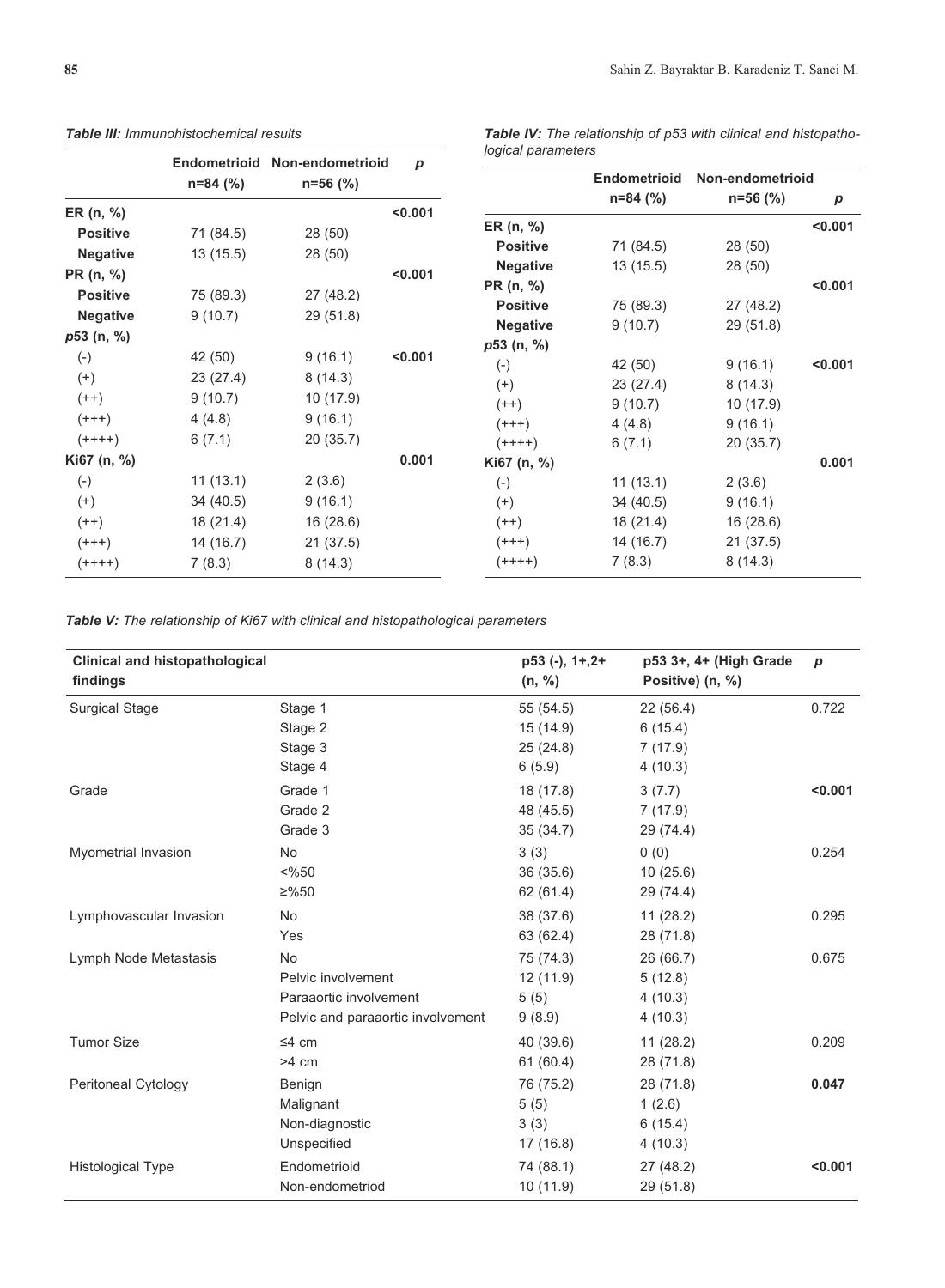staining of Ki67 ( $p=0.002$  and  $p<0.001$ , respectively). While the lymphovascular invasion was at a higher rate in this group, tumor size was also larger  $(p<0.001$  and  $p=0.023$ , respectively) (Table V).

The five-year survival analysis of p53 was calculated using the Kaplan-Meier and Log-Rank methods. Accordingly, the mean survival duration was less than six months in cases with high degree positive p53 [57.4±2.7, (52.1-62.8) vs 51.9±5.9, (41.8-61.9)] (Figure 1).

The same methods were used to calculate the five-year survival analysis of Ki67. Accordingly, the mean survival duration was less than eight months in cases with high degree positive Ki67 [59.6±2.9, (53.8-65.4) vs 51.6±4.3, (43.2-60.1)] (Figure 2).



*Figure 1: p53 expression degree and mean survival time*



*Figure 2: Ki67 expression degree and mean survival time*

# **Discussion**

Endometrial cancer is the primary malignant epithelial tumor of the endometrium and the most common malignancy of the female genital system (1). In recent years, the most important studies on endometrial cancer have been in the field of revealing the molecular properties of endometrial cancer, and knowledge on this subject is gradually increasing. The major research on this subject in recent years has been the Proactive Molecular Risk Classifier for Endometrial Cancer (ProMisE) study (12). Subsequently, a current meta-analysis of a total of 912 patients from 3 studies attempting to reveal the histopathological characteristics of ProMisE groups was published (13). This meta-analysis revealed that many patients receive under- or over-treatment when treated by looking at risk groups and clinical-pathological characteristics. It emphasized that molecular and histopathological features should be evaluated together.

A series of new molecular markers in this prevalent type of cancer is promising to show the prognostic value of cancer and could also act as a guide for the clinician in patient management during the post-operative period. p53 expression and Ki67 proliferation indices among these molecular markers are considered current research areas in terms of prognosis and survival prediction in endometrial cancer (14,15). Therefore, these markers were examined in this study, and it was found that the five-year survival duration was less than 6 months on average for p53 and 8 months on average for Ki67 in cases with high degree positive staining. Additionally, significant relationships were observed between high p53 expression and advanced grade, and high Ki67 proliferation and advanced surgical stage and advanced grade and showing lymphovascular invasion.

Salvesen et al. (1999) conducted a study with 141 cases and found a significant relationship between high Ki67 proliferation and p53 expression and short survival and histological grade. In this study, 35% and below were accepted as low staining and 35% and more were accepted as high staining for Ki67 expression (16). These results are similar to those obtained in the current study. Mariani et al. (2000) detected a significant relationship between high p53 expression and stage and no significant relationship between Ki67 proliferation and stage in a study of 125 patients. They showed that survival duration decreased with high p53 expression and Ki67 proliferation. The cut-off value for Ki67 and p53 positivity was taken as 33% in this study (17). In the present study, while the stage was shortened with Ki67 proliferation, no significant relationship was observed between p53 expression and stage. This may be due to the different classification of staining degrees in the current study. In terms of survival, the results of this study have similar findings with the present study.

Lundgren et al. (2002) conducted a study with 358 patients. In this study, the groups were divided into p53 expres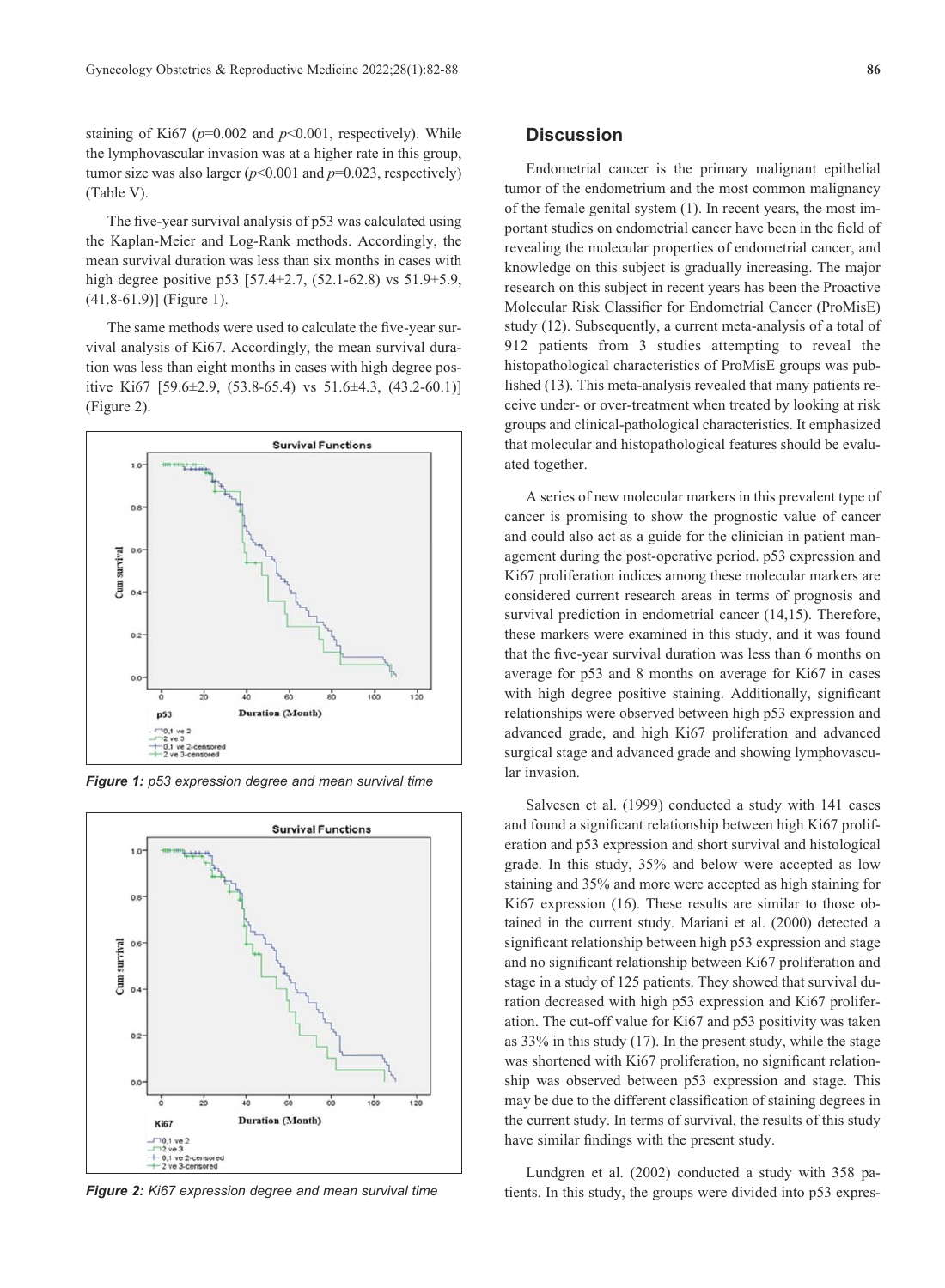sion and no p53 expression, then further sub-divided into three based on expression degree for Ki67 proliferation as 0-30%, 31-60%, and 61-100% (18). They observed that survival decreased with Ki67 proliferation and p53 expression, similar to our study. Finally, in 2003, Oreskovic et al. looked at 136 cases with endometrial cancer and set the cut-off value for Ki67 as 20% and 15% for p53 (19). They determined that Ki67 proliferation and p53 expression had an inverse relationship with survival, similar to the current study.

Suthipintawong et al. (2008) studied 65 patients and accepted cases with  $\geq 50\%$  nuclear staining for p53 and  $>35\%$ nuclear staining for Ki67 as positive. While survival duration decreased with Ki67, no significant relationship was detected between p53 positivity and survival (20). In the present study, survival was reduced with Ki67 expression and p53 proliferation.

In a 2011 study by Yao et al., no significant relationship was observed between high Ki67 proliferation and high p53 expression and survival among 200 patients (21). Similarly, they found no significant relationship between these two markers and stage, myometrial invasion, and lymph node metastasis. A significant difference was only found between advanced grade and high Ki67 proliferation and high p53 expression. The cut-off value used for p53 and Ki67 positivity was 10% (21). The results of this study are different from the present research. These different findings may be due to the low cut-off value and/or the study population differences.

Budak et al. (2019) conducted a study with 49 patients and observed a significant relationship between Ki67 proliferation and advanced grade; however, they found no significant relationship between stage, lymphovascular invasion, myometrial invasion, lymph node involvement, and survival. A significant relationship was found between p53 expression and stage in the same study, while there was no significant relationship between grade, lymphovascular invasion, lymph node involvement, myometrial invasion, and survival. High Ki67 proliferation was observed in the non-endometrioid type endometrial cancer more in this group. The percentage of Ki67 and p53 positive cells was obtained for each case as the classification (22). Contrary to the present study, no significant relationship was found in survival. The most important difference with this study is that the present study's patient population is different in terms of grade, stage, myometrial, and lymphovascular invasion. In the current research, the patient population had a more aggressive course, whereas, in this study, less aggressive tumors with less metastasis constituted the majority of the population.

Overall, survival appears to be shortened by p53 expression and Ki67 proliferation. However, a variety of results have been observed in many studies on stage, grade, myometrial and lymphovascular invasion, and lymph node metastasis. Although the results of only a few studies seem insignificant, when the sample group of these studies is examined, it can be seen that they usually include low grade-low stage and less myometrial and lymphovascular invasion. This suggests that the difference was affected by the tumor aggressiveness of the study population. Apart from this, racial and geographical differences, number of cases, socio-economic levels of the patients, and the use of different staining classification ranges in different studies may cause these differences.

The main limitation of the present study is that it is a retrospective study. The strong aspects of this study are the number of patients, strict patient selection criteria, and sensitive percentage ranges used to determine the staining degree.

# **Conclusion**

In conclusion, the most important studies on endometrial cancer in recent years are in the field of revealing the molecular features of endometrial cancer, and knowledge on this subject is gradually increasing. p53 and Ki67 may become new markers for the prediction of prognosis and survival in endometrial cancer. The results of this study pave the way for new studies, but randomized controlled prospective and multicenter studies are needed for immunohistochemical measures to be used as a parameter.

## *Declarations*

*Acknowledgment: None* 

*Competing interests: The authors declare that they have no competing interests.* 

*Funding: The authors received no funding for this work.* 

*Ethics approval and consent to participate: Informed consent is not required as it is a retrospective study.* 

*Availability of data and materials: The data supporting this study is available through the corresponding author upon reasonable request.* 

*Authors' contributions: ZS raised the presented idea. ZS, BB, TK, and MS designed the study. BB conducted the analyses. All authors contributed to the writing of the paper, and have read and approved the final manuscript.* 

### **References**

- 1. Colombo N, Creutzberg C, Amant F, Bosse T, González-Martín A, Ledermann J, et al. ESMO-ESGO-ESTRO Endometrial Consensus Conference Working Group. ESMO-ESGO-ESTRO Consensus Conference on Endometrial Cancer: diagnosis, treatment and follow-up. Ann Oncol. 2016;27(1):16-41. Doi: 10.1093/annonc/ mdv484. Erratum in: Ann Oncol. 2017;28(suppl 4): iv167-iv168.
- 2. Carlson JW, Kauderer J, Hutson A, Carter J, Armer J, Lockwood S, et al. GOG 244-The lymphedema and gynecologic cancer (LEG) study: Incidence and risk factors in newly diagnosed patients. Gynecol Oncol. 2020;156(2): 467-74. Doi: 10.1016/j.ygyno.2019.10.009.